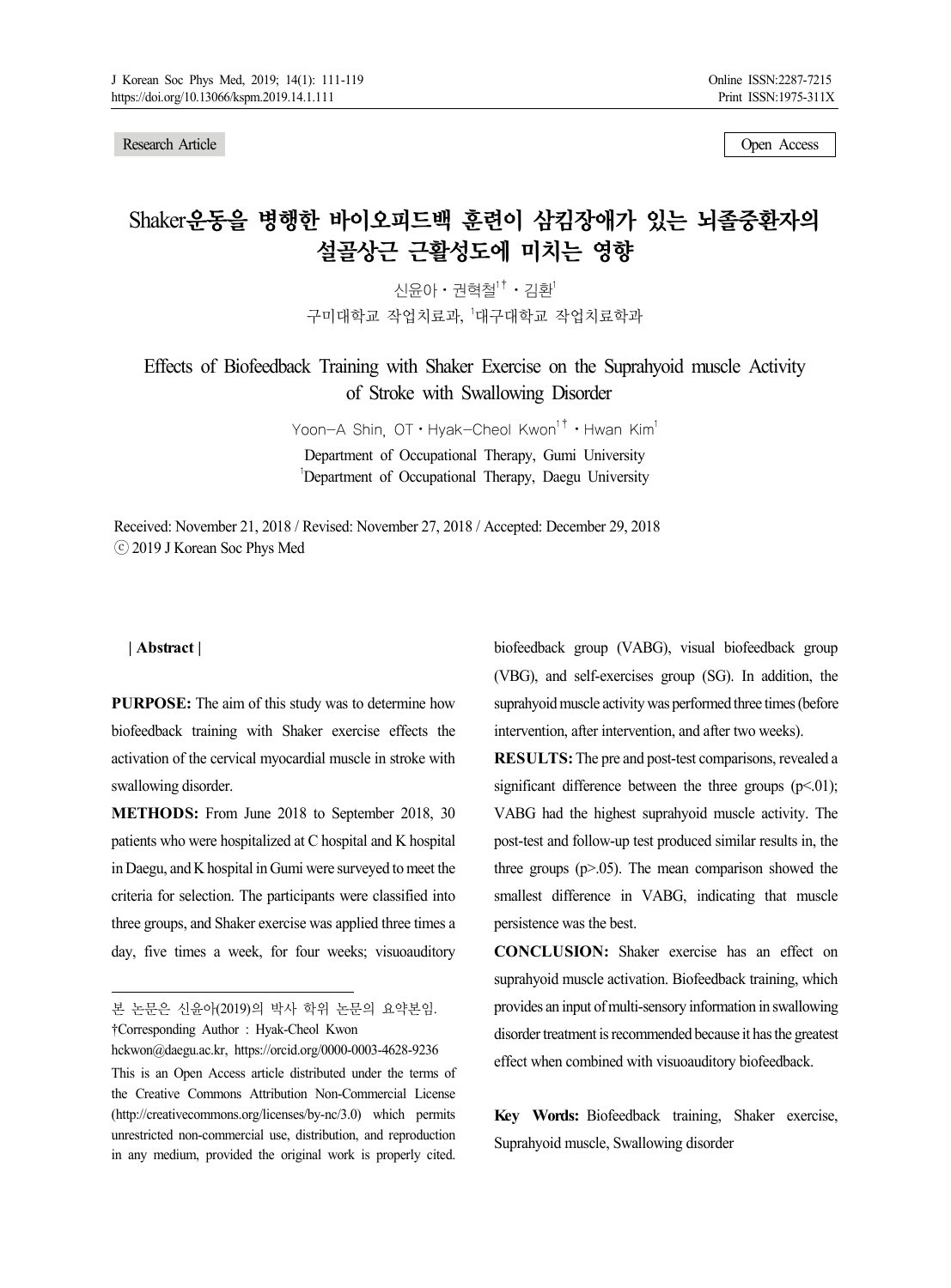# Ⅰ. 서 론

뇌졸중이란 뇌의 병소 부위에 따른 징후와 증상이 나타나는 혈관의 문제로 인한 급성 신경학적 장애로[1], 악성신생물, 심장질환에 이어 국내 사망원인의 3대 질 환에 포함되는 질환이다[2]. 뇌졸중 환자의 삼킴장애는 37~78%로 뇌졸중 후 발생하는 주요한 신경학적 증상이 라 할 수 있다[3].

삼킴장애란 삼킴의 복합적인 과정 중에 발생되는 문제로 신체적, 신경학적 기능에 의해 삼킴에 어려움을 갖는 것이다[4]. 정상 삼킴의 단계는 구강준비단계, 구 강단계, 인두단계, 식도단계로 나뉜다[5]. 이 중 인두단 계에서는 후두개 • 설골 • 후두 이동, 후두 통과와 흡인 과 같은 다양한 증상들을 나타내는데[6], 특히 흡인은 음식물의 일부 또는 전부가 기도로 들어가서 발생하게 되는 삼킴장애의 주요한 증상 중 하나이다[3]. 흡인을 막아주는 생리학적 기전으로는 후두에서 일어나는 기 도 폐쇄와 설골의 움직임이 있으며, 설골의 움직임은 전․ 상방으로 발생하여 후두 상승을 만들고, 후두 상승 이 상부식도괄약근을 열어주어 음식물을 식도로 보내 므로, 인두부 구조물의 움직임 중 설골의 움직임은 갑 상연골의 상승과 상부식도괄약근의 개구를 유도하는 매우 중요한 역할을 한다고 할 수 있다[7]. 상부식도괄 약근이 열리지 않으면 위로 음식물이 쌓여 음식물이 후두를 통과하여 진성대 아래로 내려가는 흡인이 발생 하므로 정상적인 삼킴과정에서 설골의 움직임은 흡인 또는 침습을 방지함에 있어 매우 중요하고, 이러한 움 직임은 설골상 ․ 하근에 의하여 조절된다[8]. Shaker가 제시한 머리들기 운동은 설골상근을 강화시키고 상부 식도괄약근을 잘 열리게 하여 흡인의 위험을 감소시킨 다[9]. Shaker운동은 등척성의 방법과 등속성의 방법을 사용하여 바로 누운 자세에서 머리를 들어 발끝을 바라 보게 하는 운동을 계획적으로 반복함으로 설골상근과 상부식도괄약근을 강화할 수 있다[3].

최근 연구되고 있는 뇌졸중 환자의 치료에 긍정적인 효과를 줄 수 있는 방법으로 바이오피드백 훈련을 제시 하는데[10], 이는 기계장치를 사용하여 모니터를 통해 인체의 신경생리학적 신호를 시․ 청각적으로 확인하여

운동수행능력을 증가시키는 방법이다[11]. 생리적인 반응은 생체신호 측정을 통해 알 수 있는데, 중추신경 계 활동을 측정할 수 있는 신호로 뇌파와 근전도가 있 고, 자율신경계 반응을 측정할 수 있는 신호로 피부전 도, 피부온도, 심전도, 그리고 맥박측정이 있다[12]. 이 중에서 근전도 바이오피드백 훈련은 근육의 전기적 활 동을 시각적 또는 청각적으로 정보를 제공하여 환자 스스로 근 긴장 수준을 조절할 수 있도록 학습을 가능하 게 해준다[13]. 시각적 정보는 환경과 움직임에 대한 정보를 제공하여 적절한 신체의 운동 조절을 가능하게 하며[14], 청각적 정보는 신체의 직접적이며 지속적인 감각 정보를 제공한다[15]. 시각적 바이오피드백으로 진행된 연구들이 재활분야에서 진행되고 있으며[16], 최근 근전도 바이오피드백 훈련이 국내와 국외 재활의 영역에서 뇌손상 환자와 다양한 질환들을 대상으로 효 과적으로 사용되고 있다[17-19].

현재까지 운동을 통한 삼킴기능에 미치는 효과에 관한 연구가 다양하게 이루어졌고[9,4,20], 근전도를 이 용한 연구들도 진행되었다[21,22]. 그러나 삼킴장애가 있는 뇌졸중 환자가 자발적으로 운동을 하면서 시․ 청 각적으로 자극을 받는 바이오피드백 훈련이 삼킴과 관 련된 근활성도에 미치는 영향에 대한 연구는 미비한 실정이다. 이에 본 연구에서는 삼킴장애가 있는 뇌졸중 환자를 대상으로 인두단계 삼킴에 주요한 근육인 설골 상근을 강화하기 위하여 운동-기반 접근인 Shaker 운동 을 이중감각 또는 단일감각 바이오피드백 훈련과 병행 하였다. 이러한 훈련이 인두단계의 근활성도에 어떠한 영향을 미치는지 확인하여 삼킴장애 재활에서 임상적 으로 더욱 효과적인 중재방법을 제안하고자 한다.

## Ⅱ. 연구방법

#### 1. 연구 대상 및 기간

본 연구는 Shaker운동을 병행한 바이오피드백 훈련 이 삼킴장애가 있는 뇌졸중 환자의 설골상근 근활성도 에 미치는 영향을 알아보기 위하여 2018년 6월부터 2018년 9월까지 대구광역시에 위치한 C병원, K병원, 그리고 구미시에 있는 K병원에 입원한 환자를 대상으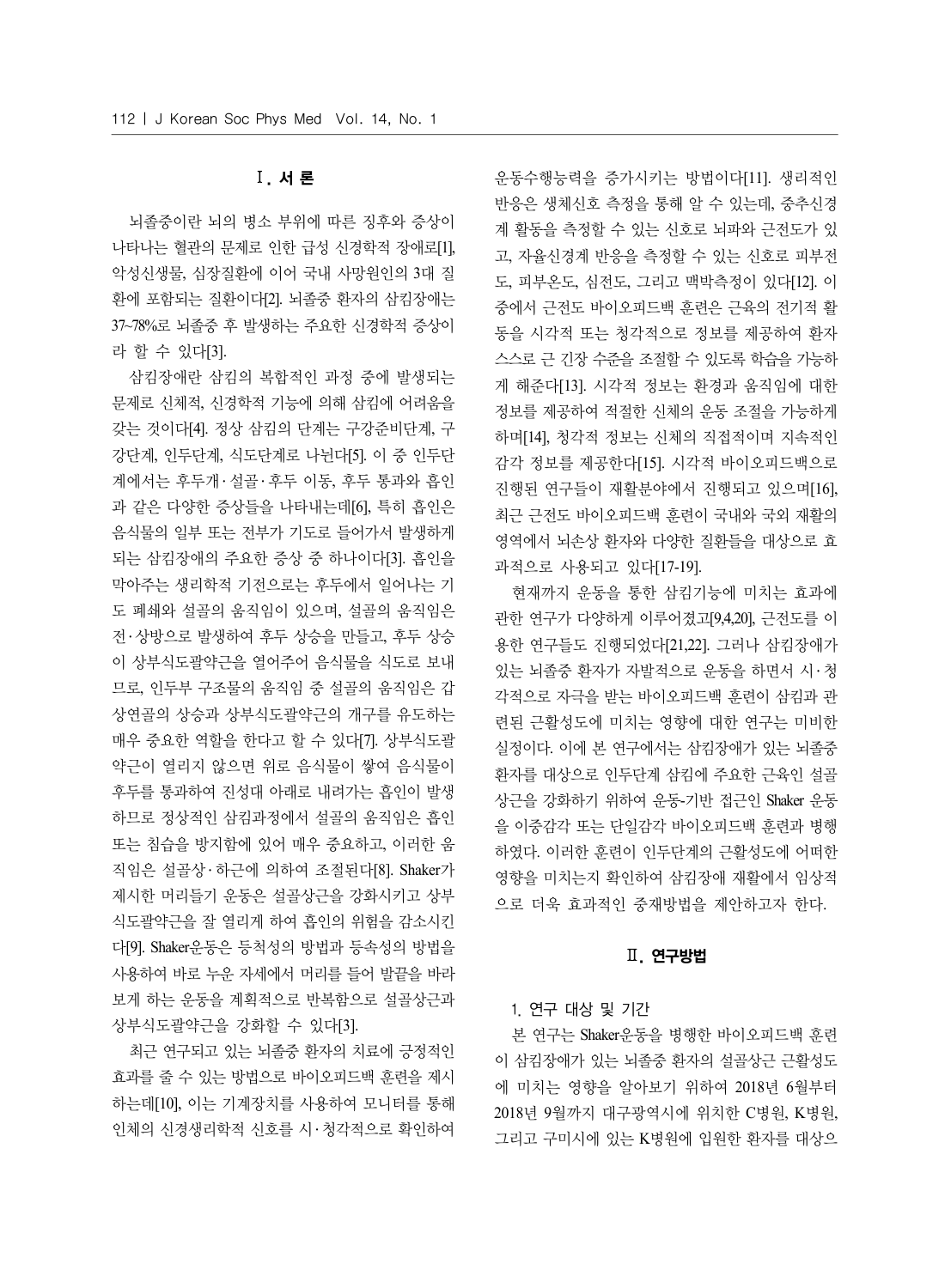

Fig. 1. sElectromyography (sEMG) system 2EM (2EM 4D-MT, Relice, Gimhae, Korea)

로 하였다. 참가자는 뇌졸중 후 인두단계 삼킴장애가 영상학적 평가를 통하여 증명된 환자 30명을 대상으로 실시하였다. 인두단계를 강화하는 운동-기반의 접근으 로 환자들이 스스로 할 수 있는 운동인 Shaker 운동(등 속성 방법)을 선정하여 시 ․ 청각적 바이오피드백 훈련 을 병행한 그룹(VABG)과 시각적 바이오피드백을 병행 한 그룹(VBG) 그리고 바이오피드백 없이 자가운동만 실시한 그룹(SG)으로 나누고 각각 10명씩 숫자뽑기를 사용하여 무작위로 배분하였다.

#### 2. 연구 절차

설골상근의 근활성도는 표면근전도 측정 장비인 2EM( 2EM 4D-MT, Relive, Gimhae, Korea)를 사용하였 고 설골상근에 중 이복근과 이설골근에 부착하여 근활 성도를 측정하였다(Fig. 1). 연구대상자가 수의적으로 하는 자가운동임을 감안하여 최대 수의적 등척성 근수 축(maximal voluntary isometric contraction: MVIC)에 대 한 비율로 정규화하여 비교하는 MVIC 값을 사용하였 다. 중재 전 바로 누운 대상자에게 평가자는 "저의 구령 에 맞추어 고개를 들어 발끝을 보세요. 3회 실시하겠습 니다."라고 지시하였고, 3회 실시하여 설골상근의 %MVIC값을 측정하였다. 중재기간 동안 Shaker 운동의 등속성 방법을 바이오피드백과 병행 또는 하지 않고 1일 3회, 주 5회, 4주간, 총 20회기 동안 실시한 후 설골 상근 근활성도를 중재 전과 같은 방법으로 측정하였다. 중재 종결 2주 후 각 그룹의 변화된 설골상근의 근활성 도의 지속을 살펴보기 위하여 동일한 절차로 추이검사 를 실시하였다. 모든 결과 측정은 측정자간에 발생할 수 있는 오염변인을 최소화하기 위하여 동일한 연구자 에 의하여 시행되었다.

#### 3. 측정 방법

설골상근의 근활성도를 측정하기 위하여 근전도 측 정 장비인 2EM (2EM 4D-MT, Relive, Gimhae, Korea)를 사용하여 자료를 수집, 처리하였다. 근전도 신호의 표 본 추출률(sampling rate)은 1000 Hz로 설정하였으며, 주파수 대역폭(bandpass)은 0-500 Hz를 사용하였고, 전 기 신호에 의한 잡음을 제거하기 위하여 60 Hz의 여과 필터(notch filter)를 적용하였다. 5초간 최대 수의적 등 척성 수축을 통해 측정된 자료의 처음과 마지막 1초를 제외한 3초 동안의 평균 근전도 신호량의 3회 반복 측정 한 평균값을 기준으로 %MVIC 값을 구하였다. 근전도 신호의 수집을 위해 전도성 젤이 도포된 염화은 (Ag-AgCl) 합금의 24 mm 크기의 둥근 모양의 표면 전극 (Covidien kendell diaposable surface EMG electrode)을 사용하였고, 연구에 사용된 장비의 사진은 다음과 같다 (Fig. 1). 전극 부착은 Woo 등[23]의 연구와 동일하게 2개의 이극표면전극(bipolar surface electrode)은 설골상 근 중 이복근과 이설골근이 겹쳐지는 부위의 좌․ 우에 부착하였고, 다른 한 개의 접지전극(ground electrode)은 턱뼈각(angle of mandible)에 부착하였다. 전극을 부착 하기 위한 설골상근의 위치는 다음과 같다(Fig. 2).

## 4. 실행 도구

바이오피드백 훈련은 시 ․ 청각적 바이오피드백 그 룹(visuoauditory biofeedback group: VABG)과 시각적 바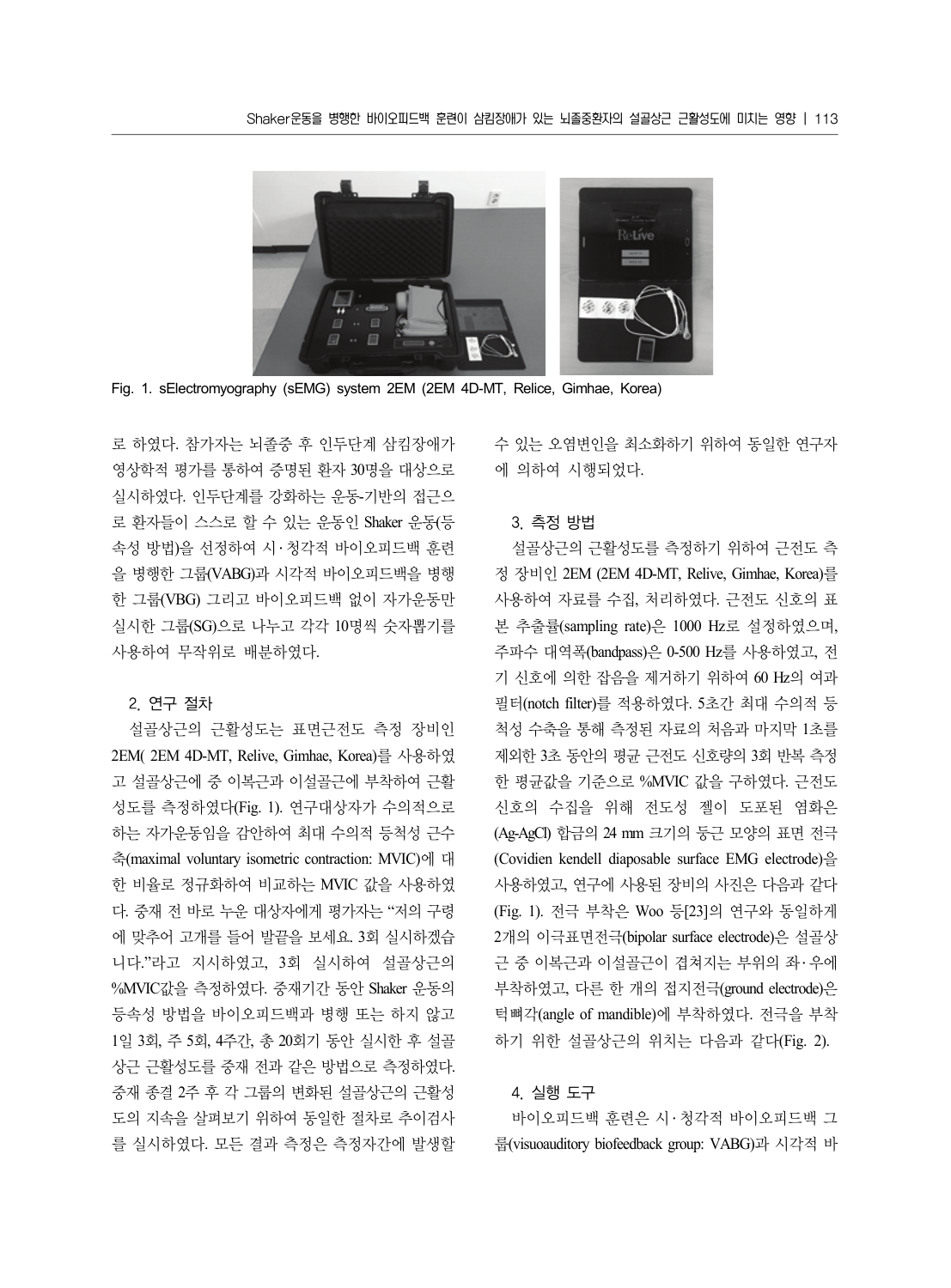

Fig. 2. Suprahyiod muscle for the electrode position

- A. Digastric muscle B. Geniohyoid muscle
- 



Fig. 3. Device and training of the experiment for biofeedback training

이오피드백 그룹(visual biofeedback group: VBG)으로 나누어 진행하였다. 두 그룹 모두2EM (2EM 4D-MT, Relive, Gimhae, Korea)을 태블릿 모니터에 연결하여 바 이오피드백 훈련 소프트웨어인 4D-MT Private을 사용 하였으나 VABG는 모니터의 그래프를 보면서 환경 설 정을 소리 켬으로 하여 진행하였다. VBG는 장비의 소 리 끔으로 환경 설정을 하여 동일하게 훈련하였고, 연 구 장비, 각 운동 그룹의 세팅 및 훈련 모습은 다음과 같다(Fig. 3). 자가운동 그룹(self-exercise group: SG)은 바이오피드백 없이 운동을 절차에 맞게 수행하였다.

## 5. 운동 방법

Shaker 운동은 등척성 운동방법과 등속성 운동방법 이 있는데, 등척성 운동방법은 근력 유지가 더 필요하 여 피로도를 높일 수 있기에 본 연구에서는 등속성 운동 방법으로 1일 3회, 주 5회, 4주간, 총 20회기 동안 실시하

였다. 1회의 운동에서 대상자는 편평한 바닥이나 침대에 누워 바닥에서 고개를 들었다 내리면서 자신의 발가락 바라보기를 30회 시행하되, 일정한 속도를 유지하고 고 개를 들 때 어깨를 들어올리지 않도록 하였다(Fig. 4).

## 6. 자료 분석

본 연구 결과 분석은 SPSS(statistical package for the social science) for window 24.0으로 모든 통계학적 유의 수준 a는 .05로 하였다. 연구대상자의 일반적 특성은 기술통계를 이용하였고, 중재 전, 후의 설골상근 근활 성도 비교는 각 그룹들의 중재 전과 후의 차이값을 구하 여 일원배치 분산분석(one-way ANOVA)을 실시한 후 사후검정은 Scheffe를 사용하였다. 중재 후와 추이검사 의 설골상근 근활성도 비교도 차이값을 구하여 중재 전, 후와 동일한 절차대로 분석하였다.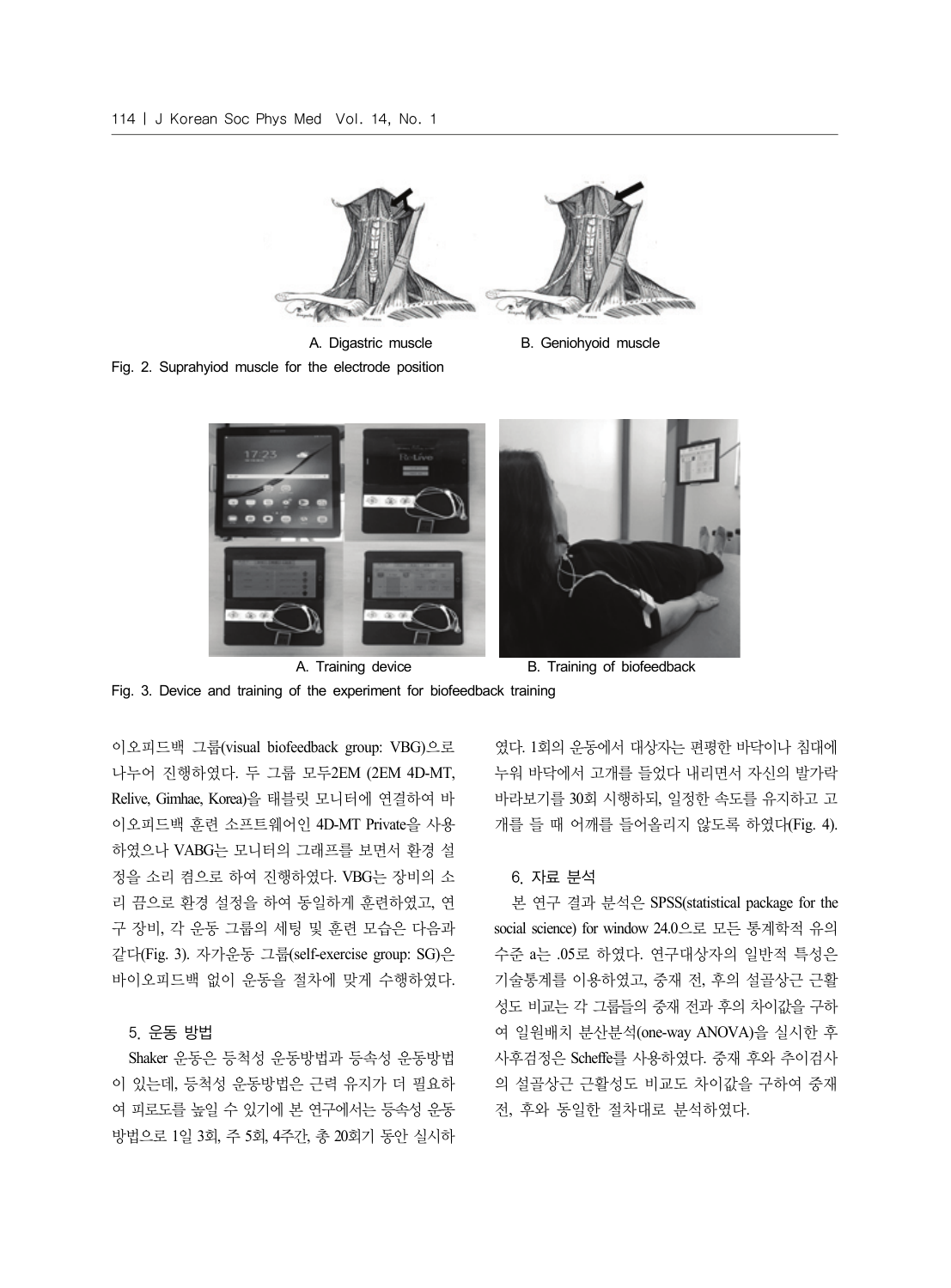

#### Fig. 4. Shaker exercise

#### Table 1. General characteristics of the subjects

| Characteristics | Category         | Number         | Percentage (%) |
|-----------------|------------------|----------------|----------------|
| Gender          | Male             | 22             | 73.333         |
|                 | Female           | 8              | 26.666         |
|                 | Rt               | 13             | 43.333         |
| Paralysis       | Lt               | 17             | 56.666         |
|                 | $60 \leq$        | 8              | 26.666         |
| Age             | 61-75            | 18             | 60.000         |
|                 | $76\ge$          | $\overline{4}$ | 13.333         |
|                 | 6 ms $\leq$      | $\overline{7}$ | 23.333         |
| Onset period    | 7 ms-24 ms       | 19             | 63.333         |
|                 | 24 ms $\geq$     | $\overline{4}$ | 13.333         |
|                 | Brain-stem       | 13             | 43.333         |
| Lesion          | Extra Brain-stem | 17             | 56.663         |
| PAS             | Mean             | 3.533          |                |

SEG: Shaker exercise group

PAS: Penetration-Aspiration Scale

## Ⅲ. 연구결과

#### 1. 연구 대상자의 일반적 특성

본 연구에 참여한 대상자들의 30명의 성별, 좌 ․ 우 마비유형, 나이, 발병시기, 병변부위, 침습-흡인 척도에 대한 일반적인 특성은 다음과 같다(Table 1).

2. 설골상근 근활성도 비교

# **1)** 중재 전**,** 후 비교

바이오피드백 훈련을 병행한 Shaker 운동의 효과를 알아보기 위하여 중재 전 평가와 4주간의 중재 적용 후 설골상근 근활성도를 비교하였다. 중재 전과 후의 설골상근 근활성도를 분석한 결과 그룹 간에 통계학적 으로 유의한 차이를 보였고(p<.01) (Table 2), 이는 3개의 그룹 사이에서 설골상근 근활성도가 다르다는 것을 의 미한다. 평균비교에서 확인한 결과 세 그룹 모두 향상되 었으나, VABG에서 %MVIC값이 가장 높았다(Table 3). Scheffe 사후 검정을 실시한 결과, VABG와 VBG간에 유의한 차이를 보였다(p<.05) (Table 4). 설골상근 %MVIC 값이 높을수록 근활성도가 크다는 것을 의미하므로 중 재 후 VABG에서 근활성도가 가장 크게 나타났다.

## **2)** 중재 후**,** 추이 검사 비교

3개의 그룹의 중재 후와 중재 종료 2주 후 실시한 추이 검사를 비교하여 중재로 향상된 설골상근의 유지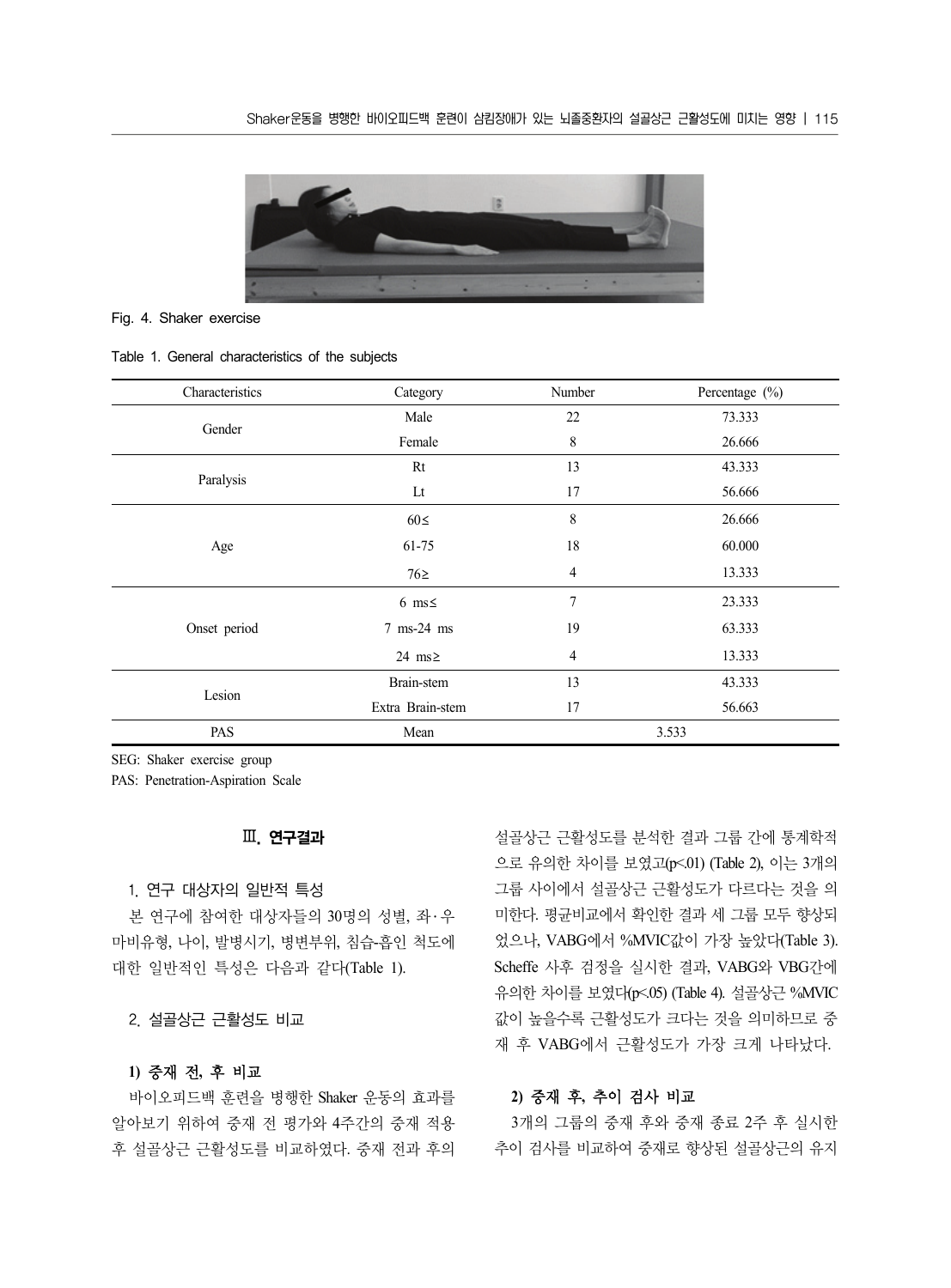| Source         | Sum of Squares | df | MS      |       |          |
|----------------|----------------|----|---------|-------|----------|
| Between Groups | 526.23         |    | 263.119 | 5.646 | $.009**$ |
| Within Groups  | 1258.21        |    | 46.603  |       |          |

#### Table 2. Comparison of the SHM activities improvement between the pre-test and post-test

MS: Mean Squares

\**p*<.05, \*\**p*<.01

#### Table 3. Mean of the SHM activities improvement between the pre-test and post-test

|             |        |           | $\sim$    |
|-------------|--------|-----------|-----------|
| Group       | Mean   | <b>SD</b> | <b>SE</b> |
| <b>VABG</b> | 20.342 | 9.340     | 2.953     |
| <b>VBG</b>  | 10.610 | 4.247     | 1.343     |
| SG          | 12.665 | 5.875     | 1.858     |

SD: Standard Deviation, SE: Standard error

VABG: Visual auditory biofeedback group, VBG: Visual biofeedback group, SG: Self-exercise group

|  |  |  |  |  | Table 4. Post-hoc analysis of the comparison of the SHM activities improvement between the pre-test and post-test |  |  |               |
|--|--|--|--|--|-------------------------------------------------------------------------------------------------------------------|--|--|---------------|
|  |  |  |  |  |                                                                                                                   |  |  | (Unit: %MVIC) |

|         |             | Group       | <b>MD</b> | <b>SE</b> | р       |
|---------|-------------|-------------|-----------|-----------|---------|
|         | <b>VABG</b> | <b>VBG</b>  | $9.732*$  | 3.052     | $.013*$ |
|         |             | SG          | 7.677     | 3.052     | .058    |
| Scheffe | <b>VBG</b>  | <b>VABG</b> | $-9.732*$ | 3.052     | $.013*$ |
|         |             | SG          | $-2.055$  | 3.052     | .799    |
|         | SG          | <b>VABG</b> | $-7.677$  | 3.052     | .058    |
|         |             | <b>VBG</b>  | 2.055     | 3.052     | .799    |

MD: Mean difference, SE: Standard error

VABG: Visual auditory biofeedback group, VBG: Visual biofeedback group, SG: Self-exercise group \**p*<.05, \*\**p*<.01

에 대한 지속 상태를 알아보고자 하였다. 중재 후와 추이 검사 상 차이값을 분석한 결과 유의한 차이를 나타내지 않았다(p>.05) (Table 5). 평균 비교에서 살펴 보면 VABG가 가장 적은 차이를 보이고, 이는 VABG에 서 설골상근 근활성도가 가장 오래 지속된다는 것을 의미한다(Table 6). Scheffe 사후 검정을 실시한 결과, 세 그룹간에 유의한 차이가 나타나지 않았다(p<.05) (Table 7).

# Ⅳ. 고 찰

(Unit : %MVIC)

(Unit : %MVIC)

뇌졸중 후 삼킴장애는 비디오투시검사와 같은 객관 적인 연구에서 64-78%의 높은 발병률을 보이며[24], 특히, 흡인(aspiration)은 흡인성 폐렴을 일으킬 수 있어 죽음과 관련이 깊으며[25], 삼킴의 단계 중 인두단계에 발생하는 문제이다. 이에 본 연구에서는 연구 대상을 인두단계에 삼킴장애를 보이는 뇌졸중 환자로 선정하 였다. 설골의 움직임과 관련이 있는 후두 상승 여부가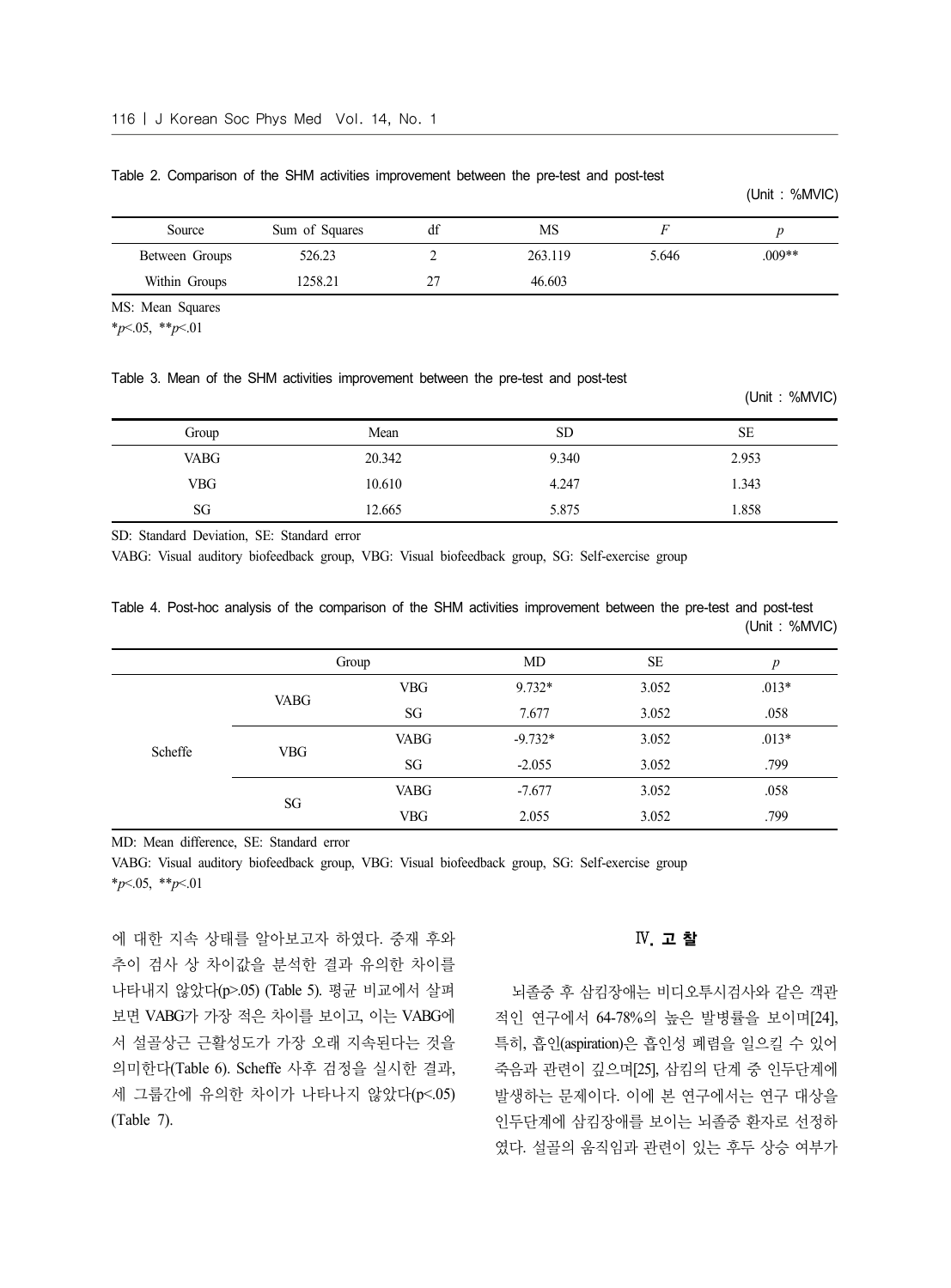| Source         | Sum of Squares | df | MS   |       |     |
|----------------|----------------|----|------|-------|-----|
| Between Groups | 3.896          |    | .948 | . 790 | 186 |
| Within Groups  | 29.379         |    | .088 |       |     |

Table 5. Comparison of the SHM activities improvement between the post-test and follow-up test

MS: Mean Squares

\**p*<.05, \*\**p*<.01

Table 6. Comparison of the SHM activities improvement between the post-test and follow-up test

|             |       |           | (Unit: %MVIC) |
|-------------|-------|-----------|---------------|
| Group       | Mean  | <b>SD</b> | SE            |
| <b>VABG</b> | 1.033 | .756      | .239          |
| <b>VBG</b>  | 1.521 | .742      | .234          |
| SG          | 1.914 | 1.463     | .462          |

SD: Standard Deviation, SE: Standard error

VABG: Visual auditory biofeedback group, VBG: Visual biofeedback group, SG: Self-exercise group

|  |  |  |  |  | Table 7. Post-hoc analysis of the comparison of the SHM activities improvement between the post-test and follow-up test |  |  |               |  |
|--|--|--|--|--|-------------------------------------------------------------------------------------------------------------------------|--|--|---------------|--|
|  |  |  |  |  |                                                                                                                         |  |  | (Unit: %MVIC) |  |

|         |             | Group       | MD      | <b>SE</b> | $\boldsymbol{p}$ |
|---------|-------------|-------------|---------|-----------|------------------|
|         |             | <b>VBG</b>  | $-.488$ | .466      | .585             |
| Scheffe | <b>VABG</b> | SG          | $-.881$ | .466      | .187             |
|         | <b>VBG</b>  | <b>VABG</b> | .488    | .466      | .585             |
|         |             | SG          | $-.393$ | .466      | .704             |
|         | SG          | <b>VABG</b> | .881    | .466      | .187             |
|         |             | <b>VBG</b>  | .393    | .466      | .704             |

MD: Mean difference, SE: Standard error

VABG: Visual auditory biofeedback group, VBG: Visual biofeedback group, SG: Self-exercise group \**p*<.05, \*\**p*<.01

인두단계에 흡인과 관련된 문제를 발생시키므로 운동-기반 접근으로 설골상근을 강화시키는Shaker운동을 선정하였다. 바이오피드백은 운동학습에 기초하므로 Shaker운동과 병행하였고 이러한 훈련이 설골상근의 근활성도에 미치는 영향을 살펴보았다.

Shaker운동의 효과를 연구한 논문으로 Shaker 등[4] 이 Shaker 운동이 장관식이 환자의 상부식도괄약근 강 화에 효과가 있음을 보고하였다. 또한, Moon [26]의 연 구에서 설골상근 근력이 Shaker 운동군이 신경근전기 자극군 보다 더 큰 증가를 보였다는 연구가 있다. 본

연구의 결과에서 Shaker 운동만 시행한 대조군에서도 중재 전, 후 설골상근 근활성도가 증가하였으므로 선행 연구를 지지한다. 바이오피드백과 삼킴장애를 연구한 것으로 Crary 등[27]이 표면근전도 바이오피드백을 삼 킴장애 환자에게 적용하였을 때 삼킴 기능의 향상을 증명한 연구가 있다. 또한, Kang 등[18]은 근전도 바이 오피드백을 급성기 뇌졸중 환자에게 적용하였을 때 삼 킴기능의 향상을 연구하였다. 또한, Moon 등[28]의 연 구에 따르면 표면근전도를 사용한 생체되먹임 삼킴훈 련이 급성기 뇌졸중 환자의 삼킴기능과 식이수준에서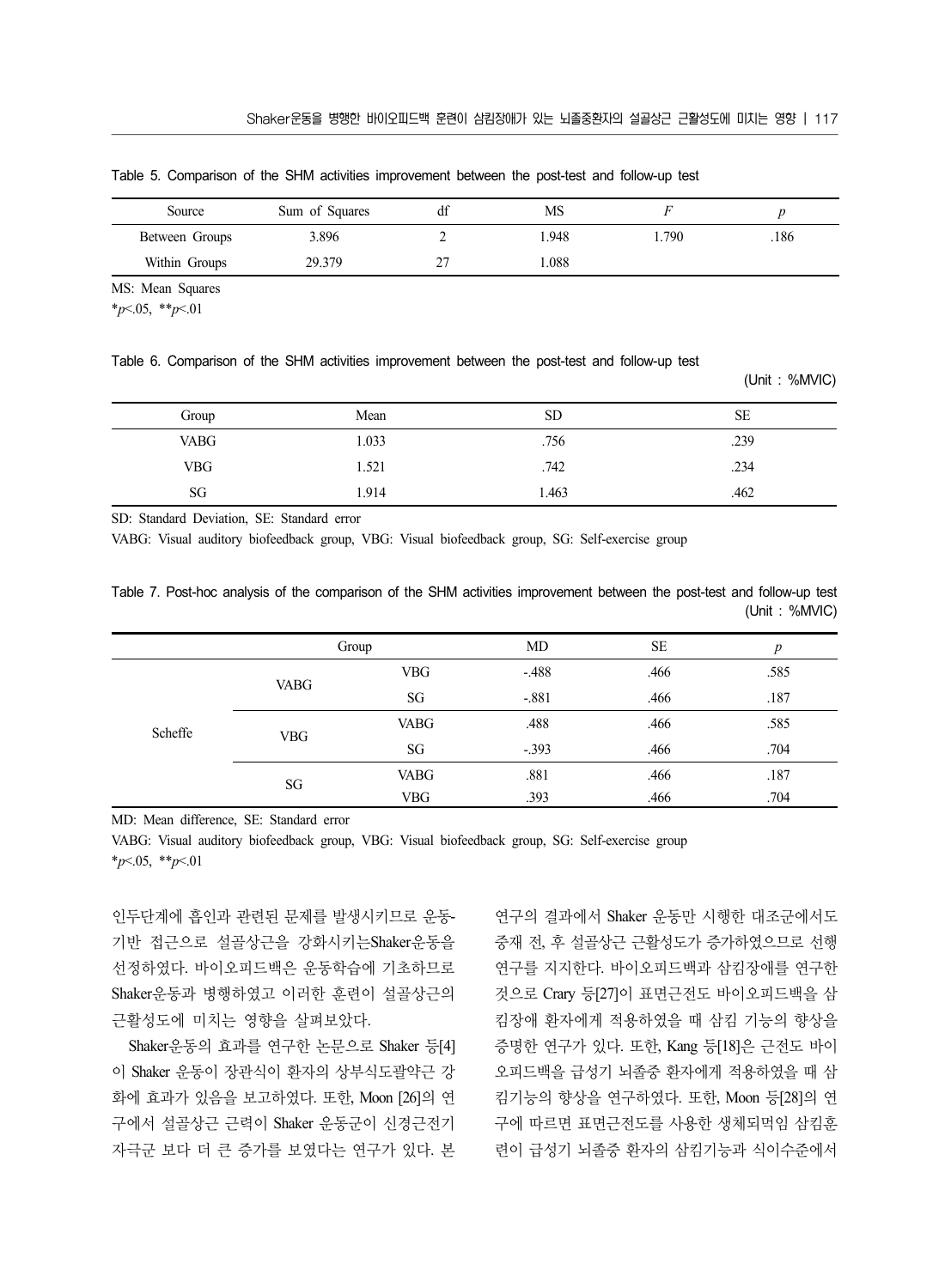향상을 나타내었다고 보고하였다. 본 연구 결과도 시 ․ 청각적 바이오피드백을 적용하였을 때 근활성도가 가장 높았으므로 선행연구를 뒷받침하고 있다. 그러나 이전의 연구에서는 삼킴장애에 표면근전도를 사용한 단일감각 바이오피드백을 적용한 연구만 있고 이중감 각 바이오피드백을 삼킴장애에 적용한 연구는 전무하 다. 이에 본 연구에서는 단일감각으로 시각자극을 사용 하였고 이중감각으로 시 ․ 청각적 자극을 사용하여 비 교하였고, 그 결과 바이오피드백을 적용하지 않은 자가 운동 그룹보다 이중감각인 시․ 청각적 바이오피드백을 적용한 그룹에서 설골상근 근활성도가 가장 높았다. 이것은 이는 삼킴장애 재활 임상 현장에서 운동-기반 삼킴장애 재활 접근과 병행하여 바이오피드백을 적용 할 때 시각만 사용하는 것이 아니라 시 ․ 청각적 감각 자극 등 감각 정보를 다감각적으로 제공할 필요가 있다 는 것을 의미한다.

연구의 제한점으로는 첫째, 연구 대상자 수가 적어 연구 결과를 일반화하기 어렵다는 것이다. 추후 연구에 서는 대상자 수를 확대하여야 할 것으로 생각된다. 둘 째, 중재기간을 4주로 하였고, 중재를 적용하지 않은 기간을 2주로 하였다는 점이다. 향후 중재 기간을 신경 학적 변화를 기대할 수 있는 6주 이상으로 늘리고 중재 종료 후 시행되는 추이 검사 기간도 늘여서 시행할 것을 제안한다. 셋째, 대상자를 삼킴장애가 있는 뇌졸중 환 자로 제한하였다는 것이다. 삼킴장애는 뇌졸중 외에도 다른 질환뿐만 아니라 노인이나 아동에서도 나타날 수 있으므로 대상자를 확대하여 추가적인 연구가 시행될 필요가 있을 것이다. 하지만 본 연구는 시․ 청각적 바이 오피드백을 Shaker 운동에 적용하였을 때 가장 큰 효과 를 나타낸 것을 증명하여, 삼킴장애 재활에서 효과적인 중재방안을 제시하였다는데 의의가 있다.

# Ⅴ. 결 론

본 연구의 목적은 Shaker의 머리들기 운동을 병행한 바이오피드백 훈련이 삼킴장애가 있는 뇌졸중 환자의 설골상근 근활성도에 어떠한 영향을 미치는지 알아보 는 것이다. 30명의 참가자들은 시 ․ 청각적 바이오피드

백을 병행한 그룹(VABG)과 시각적 바이오피드백을 병 행한 그룹(VBG) 그리고 바이오피드백 없이 자발적 운 동을 하는 그룹(SG)으로 나누어 Shaker 운동을 병행하 였다. 중재는 하루 3회, 주5회, 4주간 동안 총 20회기에 걸쳐 진행되었다. 중재 전, 후 설골상근 근활성도는 이 중감각을 적용한 VABG에서 가장 높았다. 중재 후와 추이 검사 상 평균 비교를 통해 이중감각을 적용한 VABG에서 근육의 지속 상태가 가장 좋음을 알 수 있었 다. 연구의 제한점은 표본의 수가 적고, 중재기간이 4주 이며, 대상자를 뇌졸중으로 제한을 둔 것이므로 추후 보완할 필요가 있다. 그러나 본 연구는 이중감각인 시 ․ 청각적 바이오피드백을 Shaker 운동과 병행하였을 때 가장 큰 효과를 나타낸 것을 증명하여, 삼킴장애 재활 에서 효과적인 중재방안을 제시하였다.

#### References

- [1] World Health Organization: International classification of diseases - 10, Geneva, Switzerland, 2007, WHO.
- [2] National statistical office. Mortality rates by major cause of death per 100,000 people. 2016.
- [3] Song YJ, Woo HS, Pack EJ, et al. Swallowing disorder. Seoul. Gyechukmunwhasa. 2014.
- [4] Shaker R, Easterling C, Kern M, et al. Rehabilitation of swallowing by exercise in tube-fed patients with pharyngeal dysphagia secondary to abnormal UES opening. Gastroenterology. 2002;122(5):1314-1321.
- [5] Lee HS. Treatment of swallowing disorder. Seoul. Gyechukmunwhasa. 2013.
- [6] Paik NJ, Kim IS, Kim JH, et al. Clinical validity of the functional dysphagia scale based on videofluoroscopic swallowing study. Journal of Korean Academy Rehabilitation Medicine. 2005;29(1).:43-9.
- [7] Palmer JB, Tanaka E, Ensrud E. Motions of the posterior pharyngeal wall in human swallowing: a quantitative video-fluoroscopic analysis. J Speech Lang Hear Res. 2000;45:434-5.
- [8] Cook IJ, Dodds WJ, Dantas RO, et al. Opening mechanism